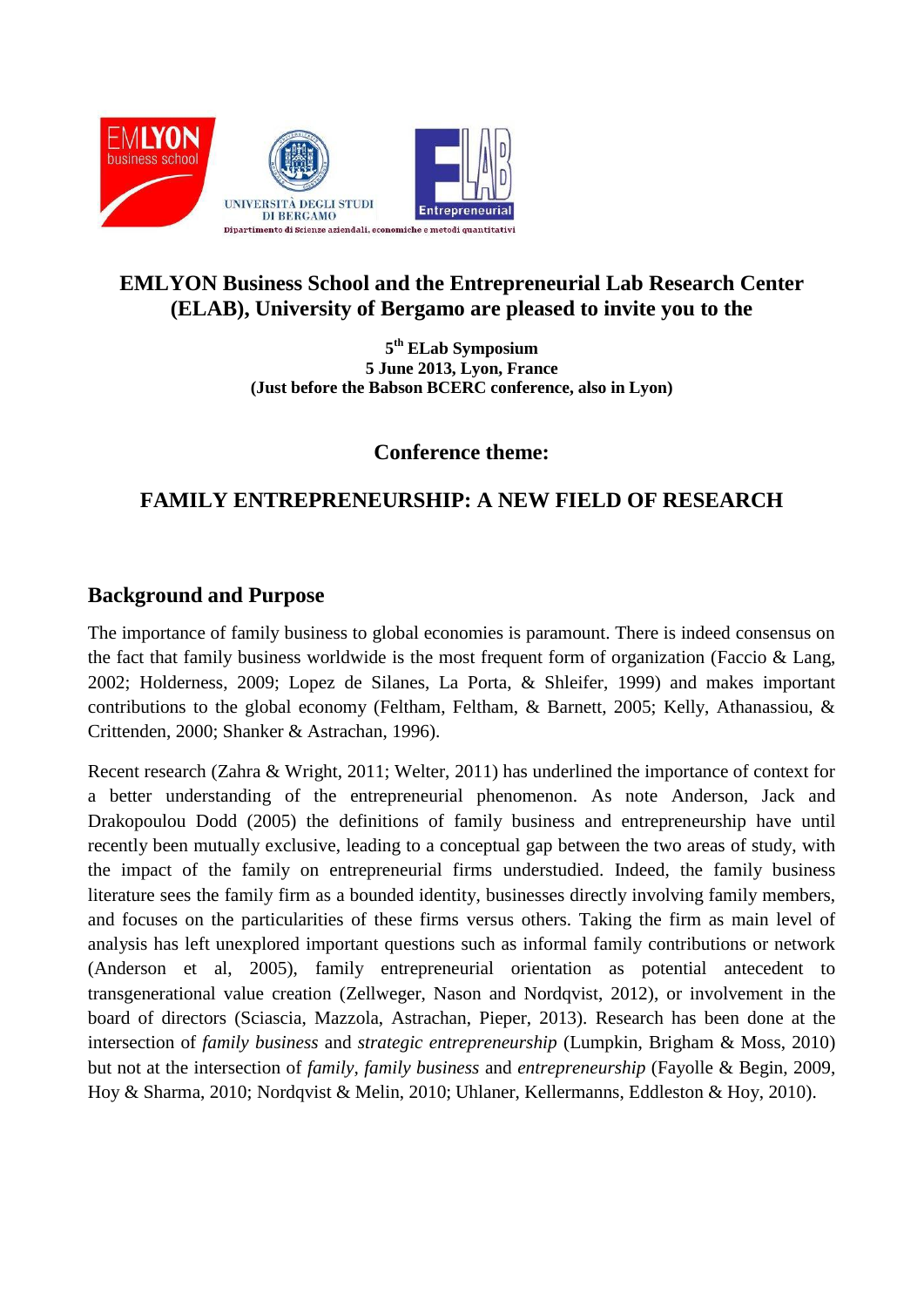Some families have strong backgrounds in business ownership, which pass through successive generations (Fuller, 2003). As the breeding ground for entrepreneurial predispositions (Rogoff & Heck, 2003), how do these families influence their members?

The influence of the business on the family is also important because, for example, women entrepreneurs and heads of household tend to spend more on household health, nutrition and education than men (Nichter and Goldmark, 2009). In developed economies, the gender revolution (Goldscheider, 2000) has transformed the woman's adult role structure: women assume responsibilities in both the professional and family spheres. In developing countries, females have been assigned a special role because they stand to benefit from entrepreneurship and are seen as a critical driver of entrepreneurship in light of their unique role in the household, and in light of the rise in female-headed households across the developing world (Horrell and Krishnan, 2007).

### **Mission of this call for papers**

This call for papers is based on the assumption that in order to better understand the interplay between family and entrepreneurship, we must embrace a broader perspective than the dichotomous approach that opposes family firms versus non-family ventures. We embrace a broad view of entrepreneurship: new entry, but also entrepreneurial behaviors, processes, and cognitions are of interest (Fayolle & Begin, 2009).

Starting from the consideration that family is "the oxygen that feeds the fire of entrepreneurship" (Rogoff and Heck; 2003), this Symposium will focus on papers that consider connections between: family, family member(s), entrepreneurship, family business, and the society and economy.

The symposium is intended to generate papers that offer new theoretical perspectives and empirical insights as well as consider in depth the issues, problems, contexts, or processes associated with entrepreneurship in familial contexts, or families in the context of entrepreneurship. We welcome a variety of theoretical and empirical approaches to these issues.

A suggestive but not exhaustive list of relevant topics includes:

- The role of corporate entrepreneurship in family businesses
- The relationships between family features and entrepreneurial processes
- The relationships between family ownership and entrepreneurial processes
- The relationships between family businesses and entrepreneurial processes
- Generational influences on opportunity recognition/exploitation in family businesses
- The relationships between entrepreneurship processes/behaviors and the socioemotional wealth in family businesses
- Differences between family and non-family firms in terms of entrepreneurial behaviors
- Transgenerational entrepreneurship (for example, how growth and performance vary across generations)
- Portfolio Entrepreneurship in the Context of family firms
- Entrepreneurial family firms in uncertain environments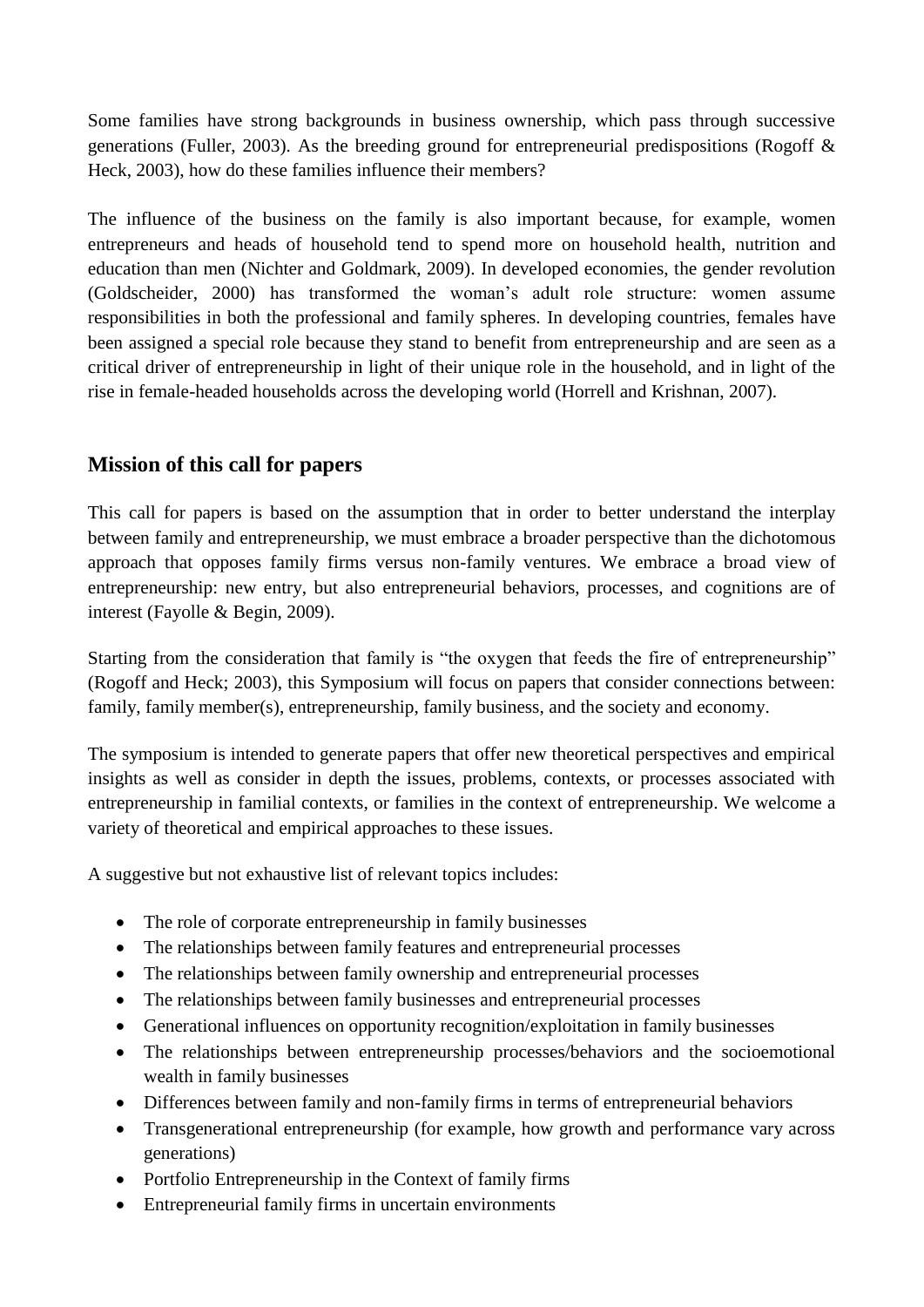- The successor as entrepreneur
- The influence of the family on the nascent entrepreneur
- How the dynamics of family entrepreneurship may change the World
- The Futures of Family Entrepreneurship

## **FIRST SESSION: KEY NOTES**

#### 9.00 Registration

9.30 Welcome address: Alain Fayolle (EMLyon Business School), Giovanna Dossena (ELab)

10-12 Potential Keynote Speakers:

- Maria Minniti (Cox School of Business at Southern Methodist University)
- Isabelle Le Breton Miller (HEC Montréal) **TBC**
- Luis R. Gómez-Mejia (Texas A & M University) **TBC**

### **SECOND SESSION: PRESENTATIONS**

#### **Present your work**

We invite participants with a research interest to present their work. This work will be discussed in small groups in dedicated workshop sessions with outstanding scholars.

#### **Paper submission**

Please submit an academic paper, or extended abstract of at least seven pages. Papers can be fully developed, but we particularly encourage the submission of working papers that can benefit from our interactive workshop format. Please submit via Kathleen Randerson (kathleenranderson@yahoo.fr), according to the agenda below.

- You can submit up to 3 papers/abstracts. If your name appears on more than (3) three abstracts, we will ask you to withdraw the additional papers/abstracts.
- Let us remind you that the submissions should clearly highlight the following topics:
	- Title of the paper
	- Author(s) name(s), main affiliation, email of at least one author
	- the aim of the paper
	- the contribution to the literature
	- the methodology
	- the results and implications
- Formatting rules: Max 30 single-spaced pages, Minimum 5 pages, APA style (including references, tables and graphs). Margins: 2.54 cm (top, bottom, left and right)
- We will use a double-blind review process. The author's names will be taken off by the organizers before sending the pieces to the reviewers.